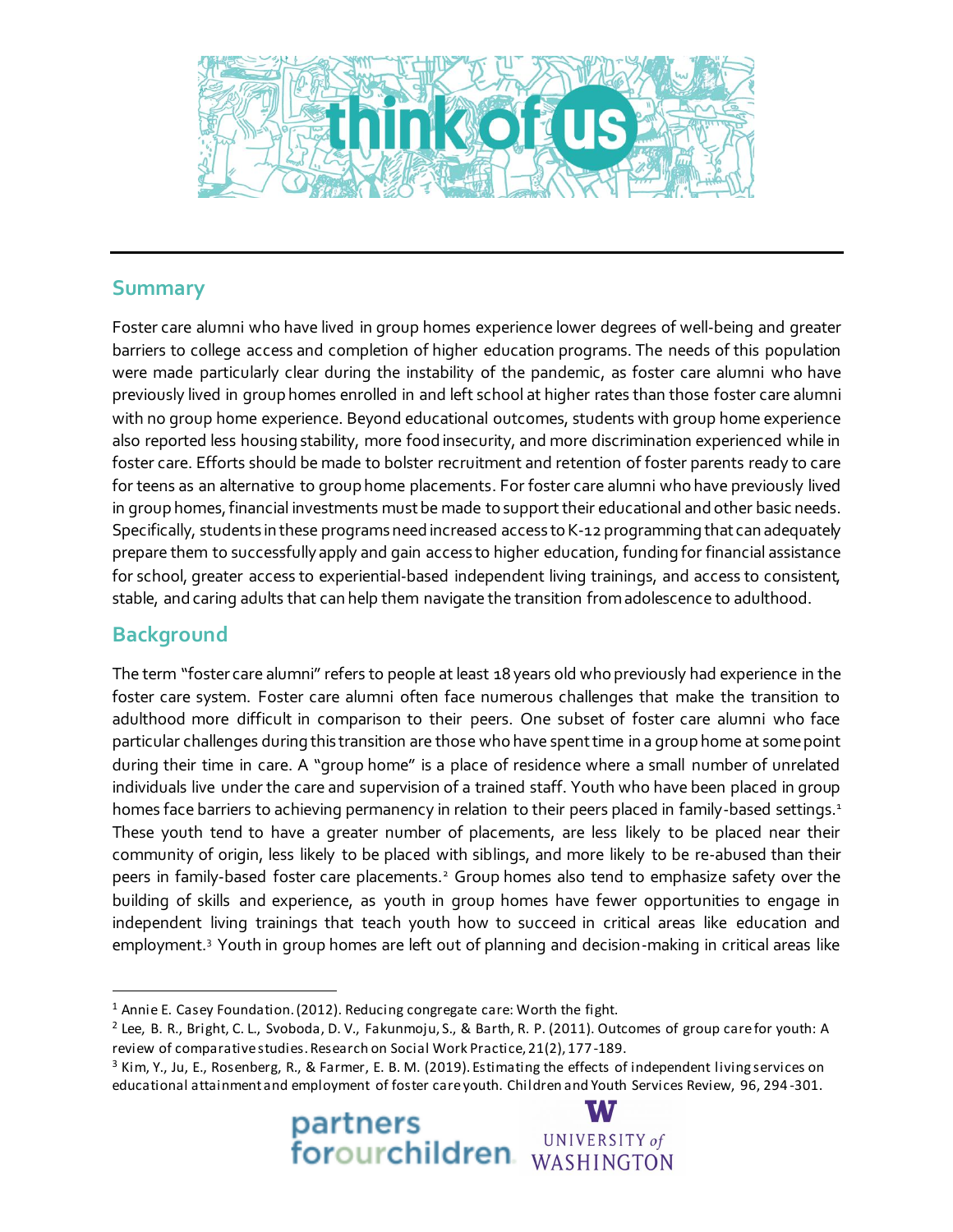

budgeting and cooking, leaving many feeling unprepared as adults to navigate important tasks related to managing finances and food preparation. 4,5

Foster youth who have spent time in group homes as part of their time in care are a subset of individuals who have been found at particular educational risk.<sup>6</sup> Educational outcomes for children placed in group homes have also been shown to suffer, as they are more likely to drop out of high school and tend to have lower test scores in both math and English than those for youth placed in family-based settings.<sup>7</sup> People who have previously lived in a group home are especially likely to have experienced childhood adversity and trauma, and social support has been found to be particularly critical for ensuring their academic engagement and success.<sup>8</sup> Research has shown that additional and differentiated support can help students facing challenges related to prior trauma and group home experiences stay engaged and attain their educational goals.<sup>9,10</sup>

Many foster youth with experiences in groups homes are less prepared to deal with stress in times of crisis, such as during the COVID pandemic, and as a result, tend to experience greater adversity than foster youth who did not experience a residential placement.

## **Research Overview**

 $\overline{a}$ 

To provide support and understand this phenomenon better, Think of Us developed a microgrant program for foster care alumni facing economic challenges during the pandemic. Cross sectional data was collected over a three-week period in November 2020. 27,342applicants between the ages of 18 and 29 applied, representing all 50 States. We analyzed data from all 27,342 foster care alumni who applied for the grant. The survey asked foster care alumni questions regarding their demographic information, educational status, and needs. The majority of respondents identified as female (60.7%) and male

<sup>10</sup> Crosby, S.D., Somers, C., Day, A., Baroni, B. (2019). Examining Trauma -Informed Teaching and the Trauma Symptomatology of Court-Involved Girls. The Urban Review. Doi: 10.1007/s11256-019-00533-2



<sup>4</sup> Freundlich, M., Avery, R. J., & Padgett, D. (2007). Preparation of youth in congregate care for independent living. Child & family social work, 12(1), 64-72.

<sup>5</sup> Salazar, A. M., Lopez, J. M., Spiers, S. S., Gutschmidt, S., & Monahan, K. C. (2021). Building financial capability in youth transitioning from foster care to adulthood. Child & Family Social Work.

<sup>6</sup> Weber, N. M., Somers, C. L., Day, A., & Baroni, B. A. (2016). Predictors and outcomes of school attachment and school involvement in a sample of girls in residential treatment. Residential Treatment for Children and Youth. DOI: 10.1080/0886571X.2016.1188034

<sup>7</sup> Annie E. Casey Foundation. (2015). Every kid needs a family: Giving children in the child welfare system the best chance for success.

<sup>8</sup> Somers, C., Day, A., Chambers, M., Wendler, K., Culp, H., & Baroni, B. (2016). Adolescents in residential treatment: Caregiver and peer predictors of risk behavior and academic performance. Current Psychology, 35 (1). 131-141. DOI: 10.1007/s12144-015-9371-5.

<sup>&</sup>lt;sup>9</sup> Somers, C., Day, A., \*Sepsey, A.M., \*Allegoet, D., Baroni, B., & Hong, J.S. (2019). Understanding the academic environment within a residential treatment center school context: Perspectives from students and their teachers. Residential Treatment for Children & Youth. Doi:10.1080/0886571X.2019.1622167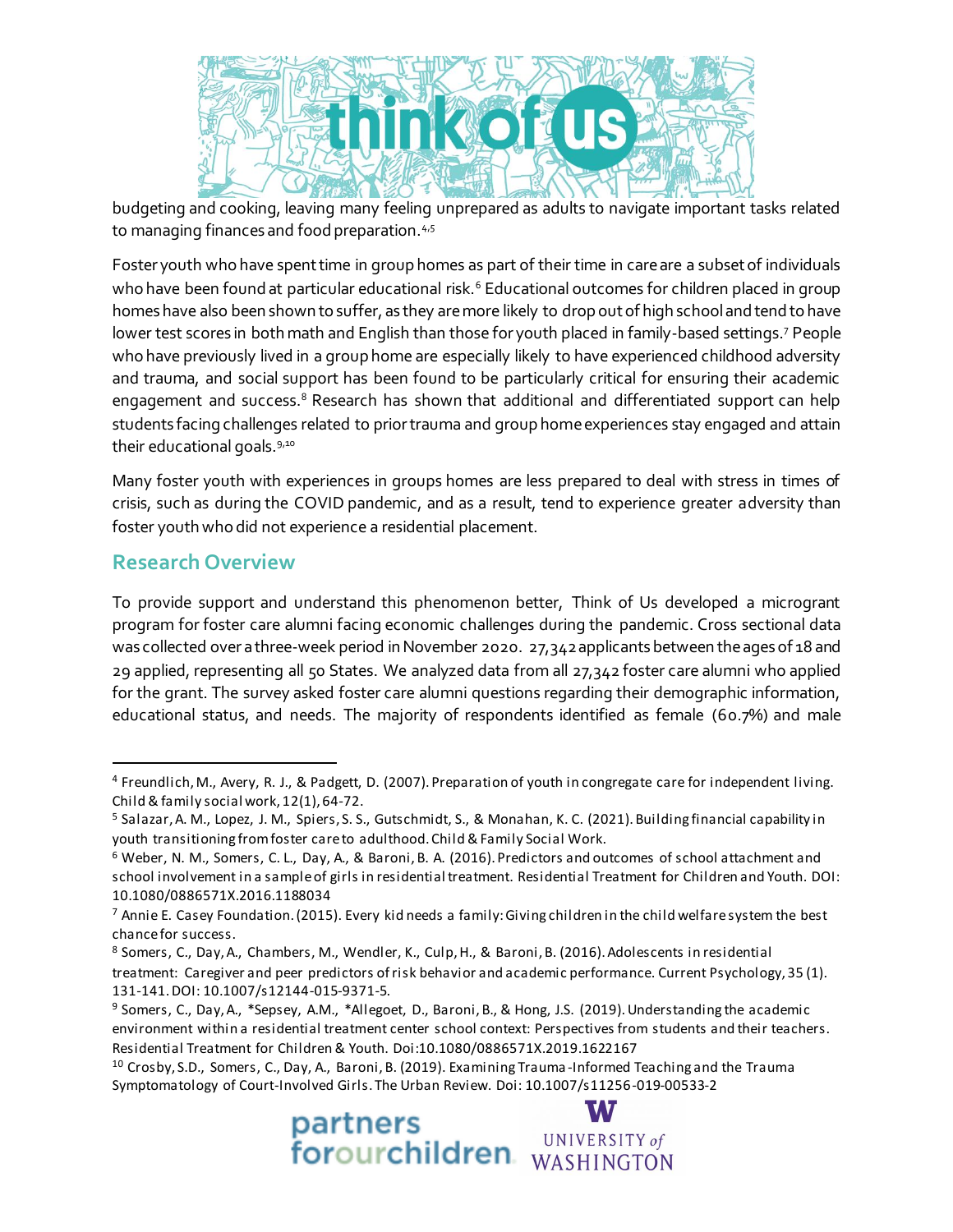

(31.0%). Regarding race and ethnicity, participants primarily identified as Black or African American (34.2%), white (22.3%), Hispanic (21.0%), and two or more races (16.5%).

The statistically significant findings related to group homes for foster care alumni are below:

- Foster care alumni who had previously lived in a group home were less likely to be in an educational program of any kind at the beginning of the pandemic (63.2%) than those who had never lived in a group home (69.8%).
- Foster care alumni who had previously lived in a group home were more likely to be both unemployed and not in school at the beginning of the pandemic (13.5%) than those who had never lived in a group home (11.3%).
- Foster care alumni who previously lived in a group home were more likely to report not having enough food to eat at least a few days each month (56.8%) than those who were never in a group home (44.6%).
- Controlling for self-reported identities of race, gender, and sexuality, foster care alumni who reported experiencing discrimination while in foster care were 2.8 times more likely to have lived in a group home at some point.



We also analyzed data from the subset of 7,718 foster care alumni who applied for the grant that reported they were enrolled in post-secondary educational programs as of March 2020, right before the pandemic hit. The survey asked students questions regarding their demographic information, educational status, and needs. The majority of student respondents identified as female (65.3%) and male (25.6%). Regarding race and ethnicity, participants primarily identified as Black or African American (34.5%), Hispanic (22.8%), white (19.5%), and two or more races (17.5%).

The statistically significant findings related to group homes for foster care alumni who are students in post-secondary educational programs are summarized below:

- Students who had previously lived in a group home left school at a higher rate during the pandemic (24.4%) than those who had never lived in a group home (17.1%).
- Students who had previously lived in a group home were less likely to live on-campus (10.8%) than those who had never lived in a group home (16.4%), removing a protective factorformany

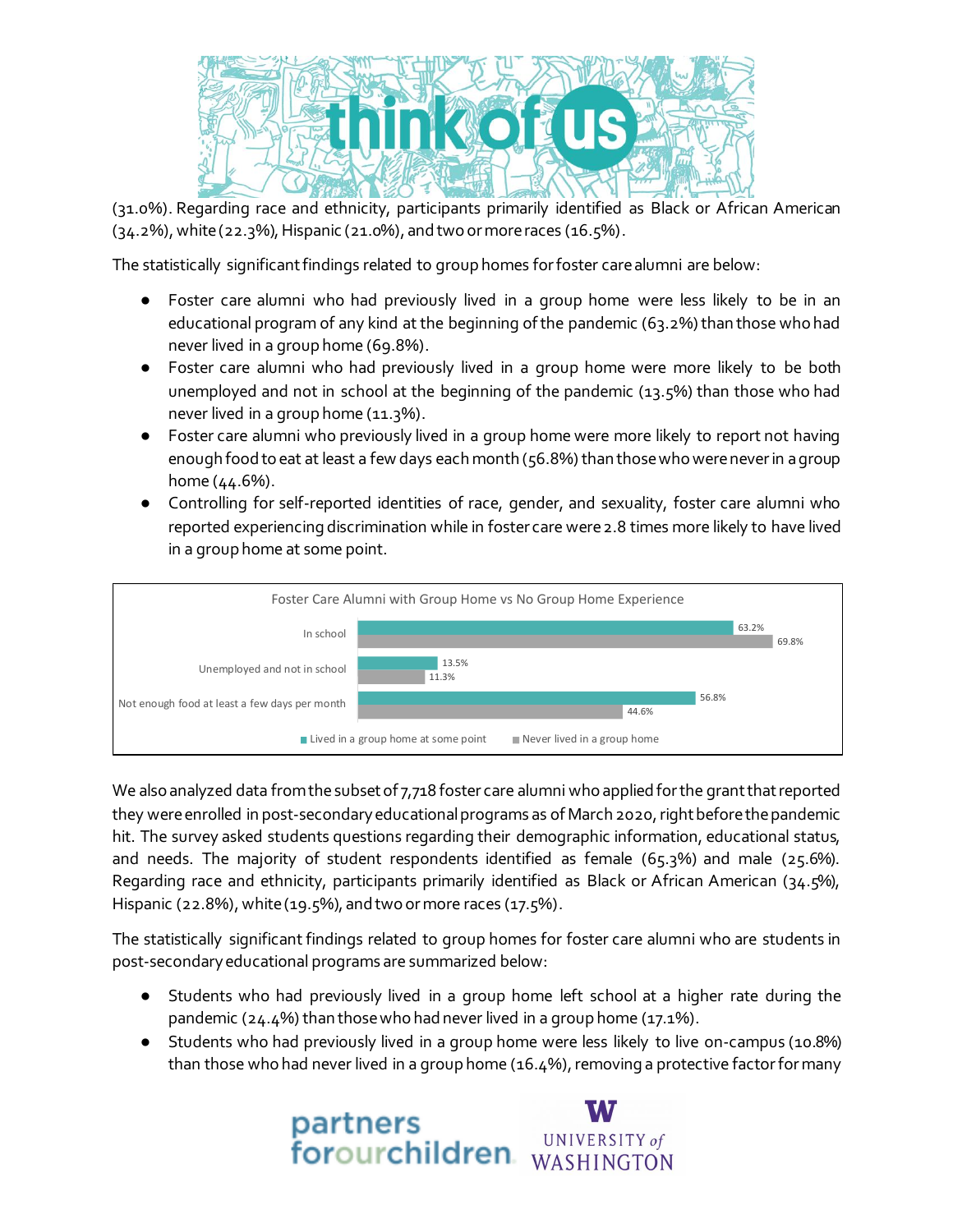

students. Of students who had previously lived in a group home, those that lived off-campus at the start of the pandemic left school at a higher rate (26.1%) than those who lived on-campus at the start of the pandemic (10.3%).

● When asked about their greatest educational need, students who had previously lived in a group home primarily requested academic assistance (14.6%), assistance with acquiring reliable technology and internet services (13.4%), and financial assistance (12.5%).



## **Policy recommendations**

 $\overline{a}$ 

The results from this survey reinforce findings from the literature that foster care alumni who have previously spent time in group homes are particularly at risk during economic instability. In order to reduce disparities in care for current foster youth associated with placement in a group home, we recommend the following:

 **Increase recruitment and retention of foster parents and kinship caregivers who are equipped to parent teens.** For youth in care today, the best way to mitigate the negative educational and basic health outcomes associated with having spent time in a group home is to place these youth in family-based settings. More personalized, differentiated care is critical to the wellbeing and educational success of foster care alumni with group home experience. Placing youth with trauma-informed foster parents and kinship caregivers as an alternative to group home placements is one way to improve quality of care, particularly for some of the most at-risk youth. 11,12 Family-based placements are also more likely to result in connections to permanent caring adults than residential settings, where instability of shifting and high turnover staff make it harder for youth to build meaningful relationships.<sup>13</sup> Having permanent caring adults to rely on in times of stress are critical to youth success in all aspects of well-being (including financial and educational). <sup>14</sup> Placing youth with kinship caregivers should be a particular priority, as placement

<sup>14</sup> Lockwood, K. K., Friedman, S., & Christian, C. W. (2015). Permanency and the foster care system. Current Problems in Pediatric and Adolescent Health Care, 45(10), 306-315.



<sup>&</sup>lt;sup>11</sup> Lee, B. R., Bright, C. L., Svoboda, D. V., Fakunmoju, S., & Barth, R. P. (2011). Outcomes of group care for youth: A review of comparative studies. Research on Social Work Practice, 21(2), 177-189.

<sup>12</sup> Robst, J., Armstrong, M., & Dollard, N. (2011). Comparing outcomes for youth served in treatment foster care and treatment group care. Journal of Child and Family Studies, 20(5), 696-705.

<sup>13</sup> Annie E. Casey Foundation. (2012). Reducing congregate care: Worth the fight.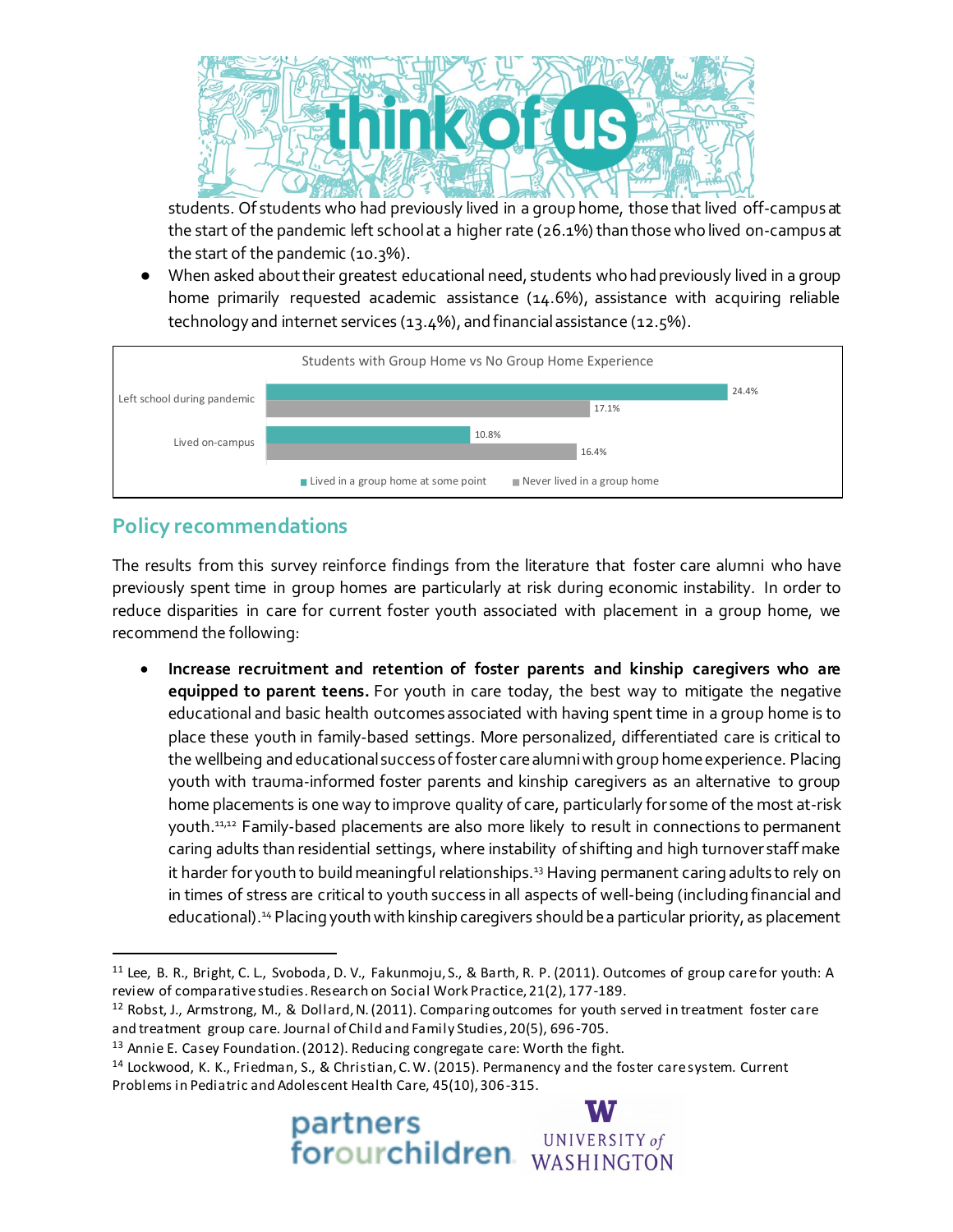

with relatives is associated with better behavioral outcomes and increases the chances that foster youth of color are living in homes that are more in tune with a youth's cultural, as well as legal and relational, permanency needs. 15,16

In order to address the barriers that foster care alumni who have previously lived in group homes face, we recommend the following:

- **Increase opportunities for foster care alumni who have lived in group homes to fully take part in full array of services offered through independent living training programs, including:**
	- o **The ability to participate in the workforce.**Foster care alumni need to be provided the skills and experiences necessary to be successful when they exit foster care. Many group homes do not allow youth in residential care to participate in the workforce, including participation in experiential-based training initiatives (e.g. summer youth employment programs supported by the Workforce Investment Act) or other paid employment opportunities. These training experiences are critical to ensure foster youth can compete with their non-foster care peers for paid employment at foster care exit.
	- o **Budget planning and money management.**Knowing how to spend and manage money responsibly is critical for ensuring foster care alumni consistently have enough money to support their basic needs. While in care, youth rarely have opportunities to manage family or personal expenses, with many youth lacking access to checking and savings accounts.<sup>17,18</sup> Group homes tend to have restrictive rules and requirements, even further limiting access to financial products for these individuals.<sup>19</sup> Often with little to no financial safety net from family, foster care alumni should be provided with independent living training that can teach them the skills and knowledge necessary to maintain sufficient funds for basic living expenses.<sup>20</sup>
	- o **Cooking and meal preparation.** Foster care alumni need to be able to cook and prepare healthy meals on their own. The rigid structure of group homes often impedes the transfer of these sorts of important skills, as youth are often restricted from practicing

 $\overline{a}$ 

<sup>&</sup>lt;sup>20</sup> Batsche, C., Hart, S., Ort, R., Armstrong, M., Strozier, A., & Hummer, V. (2014). Post-secondary transitions of youth emancipated from foster care. Child & Family Social Work, 19(2), 174-184.



<sup>15</sup> Washington, T., Wrenn, A., Kaye, H., Priester, M. A., Colombo, G., Carter, K., ... & Coakley, T. (2018). Psychosocial factors and behavioral health outcomes among children in Foster and Kinship care: A systematic review. Children and Youth Services Review, 90, 118-133.

<sup>16</sup> Pinderhughes, E. E., Scott, J. C., & Matthews, J. A. (2019). Youth of Color in Care: Intersecting Identities and Vulnerabilities. In Handbook of Children and Prejudice (pp. 353-373). Springer, Cham.

<sup>17</sup> Batsche, C., Hart, S., Ort, R., Armstrong, M., Strozier, A., & Hummer, V. (2014). Post-secondary transitions of youth emancipated from foster care. Child & Family Social Work, 19(2), 174-184.

<sup>18</sup> Salazar, A. M., Lopez, J. M., Spiers, S. S., Gutschmidt, S., & Monahan, K. C. (2021). Building financial capability in youth transitioning from foster care to adulthood. Child & Family Social Work.

 $19$  Ibid.